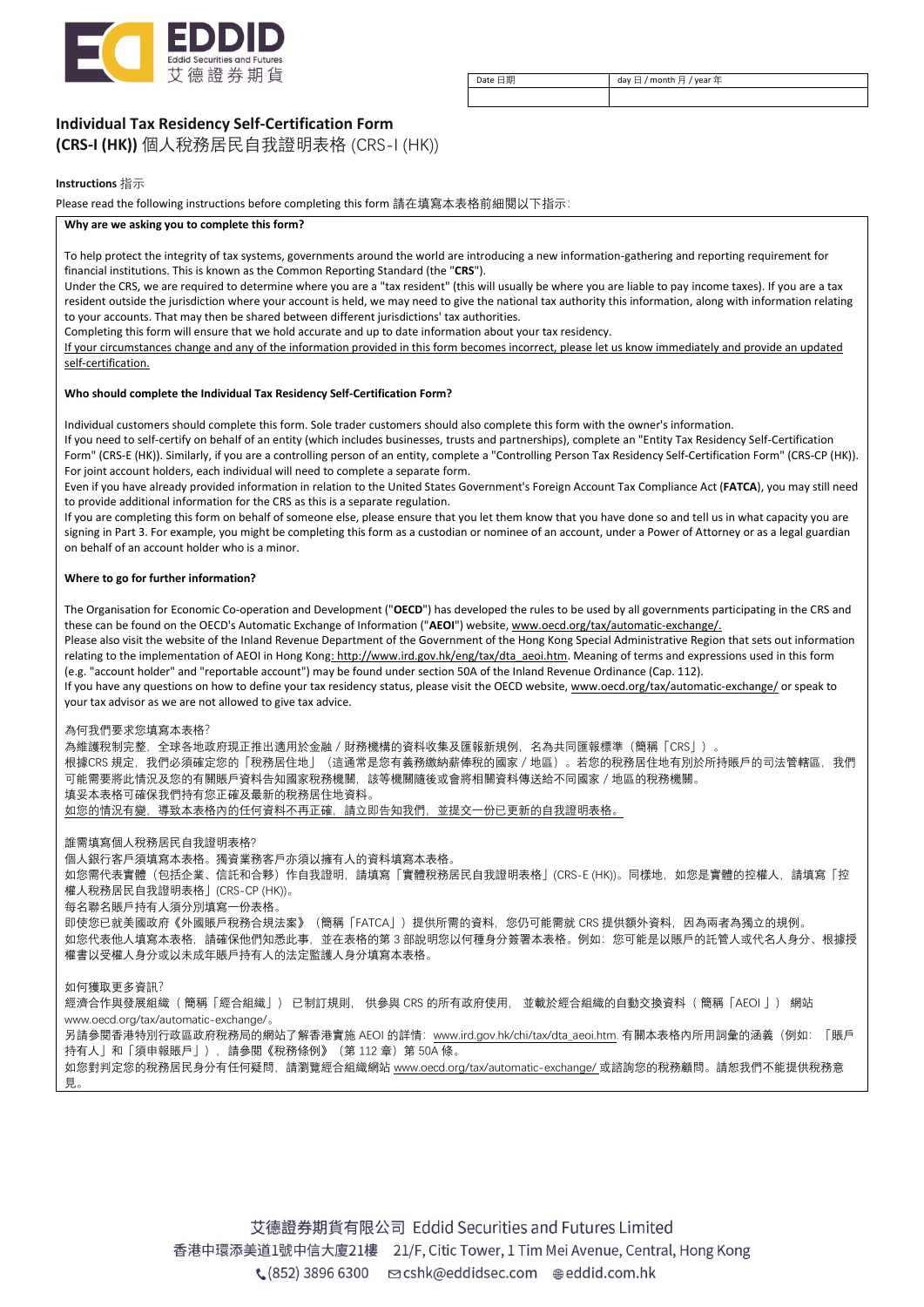

## **Important Notes** 重要提示

**•This is a self-certification form provided by an account holder to a reporting financial institution for the purpose of automatic exchange of financial account information. The data collected may be transmitted by the reporting financial institution to the Inland Revenue Department for transfer to the tax authority of another jurisdiction.** 

這是由賬戶持有人向申報金融 / 財務機構提供的自我證明表格, 以作自動交換財務賬戶資料用途。申報金融 / 財務機構可把收集所得的資料交給稅務局, 稅 務局會將資料轉交到另一稅務管轄區的稅務當局。

**• An account holder should report all changes in his/her tax residency status to the reporting financial institution.**

如賬戶持有人的稅務居民身分有所改變,應盡快將所有變更通知申報金融/財務機構。

**• All parts of the form must be completed (unless not applicable or otherwise specified). If space provided is insufficient, continue on additional sheet(s). Information in fields/parts marked with an asterisk (\*) are required to be reported by the reporting financial institution to the Inland Revenue Department.**

除不適用或特別註明外,必須填寫這份表格所有部分。如這份表格上的空位不夠應用,可另紙填寫。在欄 / 部標有星號(\*)的項目為申報金融 / 財務機構須向稅務局申報的資料。

Part 1: Identification of Individual Account Holder 第1 部: 個人賬戶持有人的身分識辨資料

*(For joint or multiple account holders, complete a separate form for each individual account holder.*

對於聯名賬戶或多人聯名賬戶,每名個人賬戶持有人須分別填寫一份表格。*)*

**Note** 注意: Please tick where applicable. 請在適當的地方加上剔號。

| Name of Account Holder                                  | Title 稱謂:<br>Mrs 太太<br>$\Box$                                                    | Miss 小姐<br>Ms 女士        | Other 其他           |  |
|---------------------------------------------------------|----------------------------------------------------------------------------------|-------------------------|--------------------|--|
| 賬戶持有人的姓名                                                | *Last Name or Surname 姓氏                                                         | *First or Given Name 名字 | Middle Name(s) 中間名 |  |
|                                                         |                                                                                  |                         |                    |  |
|                                                         | Business Name (Sole Traders Only) 公司名稱 (只適用於獨資業務)                                |                         |                    |  |
|                                                         |                                                                                  |                         |                    |  |
| Hong Kong Identity Card                                 |                                                                                  |                         |                    |  |
| or Passport Number<br>香港身分證或護照號碼                        |                                                                                  |                         |                    |  |
| Residence Address 住址                                    | (e.g. Suite, Floor, Building, Street, District 例如: 室、樓層、大廈、街道、地區 )               |                         |                    |  |
|                                                         |                                                                                  |                         |                    |  |
|                                                         | *City 城市                                                                         |                         |                    |  |
|                                                         |                                                                                  |                         |                    |  |
|                                                         | (e.g. Province, State 例如: 省、州)<br>*Country 國家<br>Post Code/ZIP Code 郵政編碼 / 郵遞區號碼 |                         |                    |  |
|                                                         |                                                                                  |                         |                    |  |
|                                                         |                                                                                  |                         |                    |  |
|                                                         |                                                                                  |                         |                    |  |
|                                                         |                                                                                  |                         |                    |  |
| Mailing Address 通訊地址                                    | (e.g. Suite, Floor, Building, Street, District 例如: 室、樓層、大廈、街道、地區)                |                         |                    |  |
| (Complete if different to the<br>Residence address 如與住址 |                                                                                  |                         |                    |  |
| 不同)                                                     | City 城市                                                                          |                         |                    |  |
|                                                         | (e.g. Province, State 例如: 省、州)                                                   |                         |                    |  |
|                                                         |                                                                                  |                         |                    |  |
|                                                         | Country 國家                                                                       |                         |                    |  |
|                                                         | Post Code/ZIP Code 郵政編碼 / 郵遞區號碼                                                  |                         |                    |  |
|                                                         |                                                                                  |                         |                    |  |
| *Date of Birth 出生日期                                     |                                                                                  |                         |                    |  |
|                                                         | (dd/mm/yyyy日 / 月 / 年)                                                            |                         |                    |  |
|                                                         |                                                                                  |                         |                    |  |